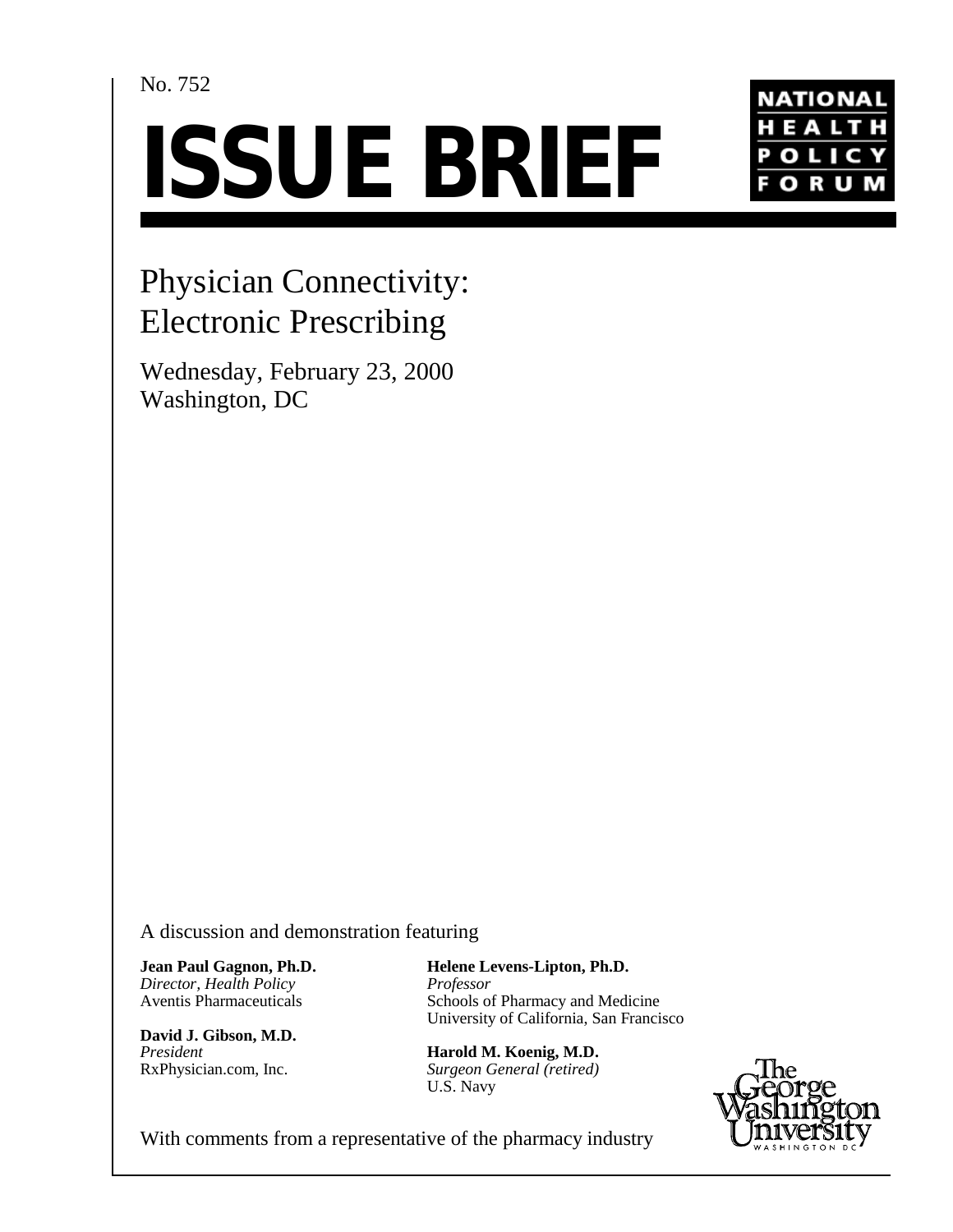## Physician Connectivity

Physician connectivity—the electronic linking of physicians with online resources such as clinical databases and sophisticated formulary systems—is allowing growing numbers of physicians to prescribe online via a handheld computer complete with formulary information as well as patient data and drug information. Advocates of this technology point out that it will yield fewer medication errors as well as increased formulary compliance. Others, however, are not as enthusiastic, citing general concerns about online prescribing and purchasing.

On-line pharmacies are not only reshaping the way pharmaceuticals are prescribed, dispensed, and distributed, but are also having a profound effect on the parties involved: patients, doctors, pharmacists, bricksand-mortar drugstores, pharmacy benefit managers, and entrepreneurs. As is the case in all sectors of the digital economy, prescribing in cyberspace poses challenging policy questions. As regulators tread gingerly, balancing First Amendment rights with consumer protection and weighing ethical and safety issues against patient empowerment and convenience, questions of jurisdiction and responsibility have become entangled, resulting in regulatory limbo.

Many different types of prescriptions are written, representing several distinctions which need to be individually assessed in determining appropriate regulatory policy. The American Medical Association (AMA) articulated these in its June 23, 1999, resolution opposing Internet prescribing. As reported in the July 19, 1999, issue of *Millin's Health Fraud Monitor*, background materials prepared for the AMA's House of Delegates carefully distinguished between

legitimate telemedicine as opposed to mail order pharmacy with a little electronic form perused by a physician to give it legitimacy. There also were distinctions for physicians ordering refills for patients and physicians taking action over the Internet when the physicians know the patients and have their medical records available when prescribing. Simply transmitting prescriptions to pharmacies via the Internet was also distinguished.<sup>1</sup>

Not surprisingly, Wall Street has also taken an interest in these online companies, and their relationship to pharmaceutical prices, company margins, pharmaceutical benefit trends, and managed care profitability.

A new player has emerged to challenge the dominant position enjoyed by the community-based pharmacy.

Online .com drug stores are healthcare destinations for commerce and content....The market is still sorting out how to value these companies. For example, companies like Drugstore.com trade at 398 times trailing revenue, while a real estate–based Walgreen trades at 1.4 times revenue. It is clear that, in the long term, these virtual companies will be valued upon their contractual relationships. It is also clear that without *front-end electronic connectivity to the prescribing physician* (emphasis added), the .com pharmacies cannot deliver their promised increased efficiencies to the marketplace.<sup>2</sup>

This Forum session will focus on physician connectivity within the broader milieu of online prescribing. Specifically, discussions will highlight the use of information technology in managing pharmacy risk. To show how the actual process works, one of the speakers will demonstrate the use of electronic handheld wireless technology. The audience will also learn how physician connectivity is being used in the military. In addition, speakers will address issues of e-commerce as well as its intended and unintended consequences and its effect on various stakeholders as traditional relationships are redefined.

#### **PRESCRIBING ONLINE**

"Physicians should never again write a prescription. Given the explosion of scientific information and

### **ISSUE BRIEF**/No. 752

**Analyst/Writer:** Robin J. Strongin

**National Health Policy Forum** 2021 K Street, NW, Suite 800 Washington, DC 20052 202/872-1390 202/862-9837 (fax) nhpf@gwu.edu (e-mail) www.nhpf.org (Web site)

**Judith Miller Jones,** Director **Karen Matherlee,** Co-Director **Judith D. Moore,** Co-Director **Michele Black,** Publications Director

**NHPF** is a nonpartisan education and information exchange for federal health policymakers.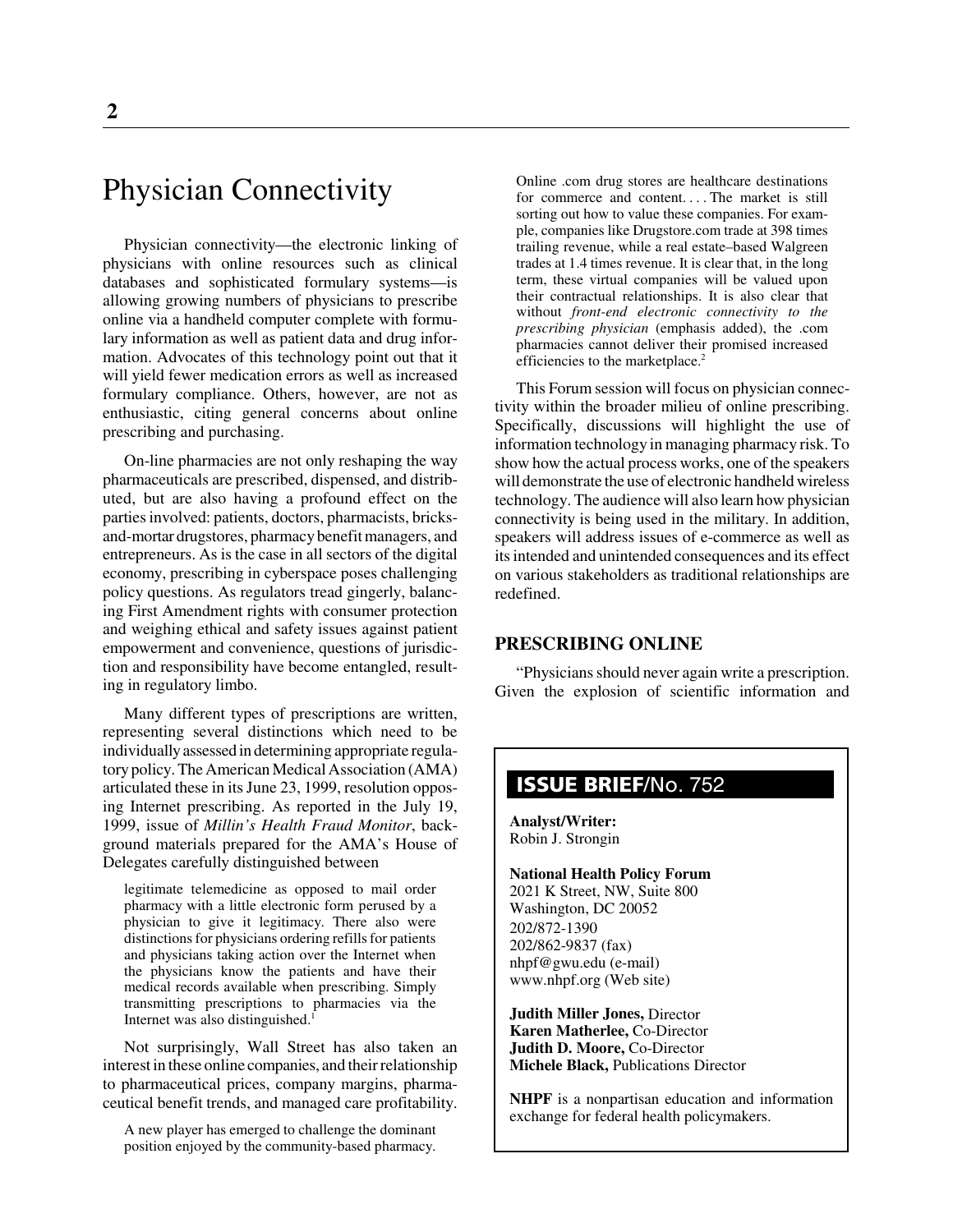advances in computer technology, prescribing medications on a blank piece of paper will soon seem as antiquated as ordering tinctures of botanicals in Latin."3

Gordon Schiff and Donald Rucker used the above quote to open an April 1998 article in the *Journal of the American Medical Association* extolling the virtues of computerized prescribing. The authors wrote about the positive impact computerized prescribing could have on

- Drug selection.
- Patient role in pharmacotherapy risk-benefit decision making.
- Screening for interactions (drug-drug, drug-laboratory, drug-disease).
- Linkages between laboratory and pharmacy.
- Dosing calculations and scheduling.
- Coordination between team members, particularly concerning patient education.
- Monitoring and documenting adverse effects.
- Postmarketing surveillance of therapy outcomes.

The authors conceded, however, that "development of this tool has been impeded by a number of conceptual, implementation, and policy barriers." The almost two years since their article was published have seen great advances in technology and the use of the Internet. Computerized prescribing, where the physician enters orders into pharmacy computers is evolving into today's more ergonomically acceptable handheld wireless electronic prescription pad.

While some experts are concerned about the potential marketing and commercial exploitation of online prescribing, advocates cheer its potential to improve the quality of health care, decrease costs, manage risk better, and increase efficiency.

#### **Improving Quality and Enhancing Efficiency**

The Institute of Medicine's (IOM's) Committee on Quality of Health Care in America released its report on medical errors and patient safety on November 29, 1999. The report, which emphasized the widespread nature of medical errors, including medication errors and adverse drug reactions, stated that "having physicians enter and transmit medication orders online (computerized physician order entry) is a powerful method of preventing medication errors due to misrepresentation of hand-written orders." In addition to eliminating errors stemming from illegible handwriting on paper prescriptions, physician connectivity products can supply the prescribing physician with several key pieces of patient-specific data, including the patient's history and drug interaction warnings, enabling doctors to closely monitor compliance and dosing regimens.

Advocates of physician connectivity also point to the greater efficiencies such online information can provide physicians and pharmacists. For example:

Reliance on the telephone to conduct health care transactions is part of the inefficiency estimated to cost the industry as much as \$280 billion a year. In round numbers, of the 30 billion health care transactions per year, more than 90 percent are conducted by phone, fax, or mail. At the moment, prescription writing takes up an incredible amount of time. A typical primary care doctor writes as many as 30 prescriptions daily and handles an equal number of renewals. Renewals, usually triggered by a call from the pharmacist, are particularly time-consuming. After the patient's chart is pulled, at a cost of \$5 to \$7, the doctor must review the prescription, consider new medical conditions that may have arisen, check the patient's formulary and drug history, and screen for potential adverse reactions. A nurse then calls the pharmacy back. Studies of doctors' offices by Merck-Medco found that nurses on average spend 80 percent of their time handling prescriptions. For doctors, the average is 30 minutes. More than half of the clinical calls to doctors concern pharmacy issues.<sup>4</sup>

Physician connectivity would cut the time spent on these issues dramatically. And, by enabling physicians to send prescriptions directly to the retail pharmacy or the mail order facility, physician connectivity promises to further improve quality and enhance efficiency.

#### **Decreasing Costs and Managing Risk**

The improved efficiencies to doctors and pharmacists and throughout the entire drug distribution system is likely to lead to a restructuring in the marketplace. It will be some time before all these interrelated factors "shake out" but advocates of physician connectivity predict these system efficiencies will translate into overall cost savings, along with reductions in the number of liability suits as quality improves and medication errors are reduced.

American consumers spend over \$100 billion a year on prescription medications. As more practice groups go at risk, managing drug costs will be critical for their survival. At the December 1999 National Congress on the Future of Pharmaceuticals in Medical Care, David J. Gibson, M.D., president of RxPhysician.com, indicated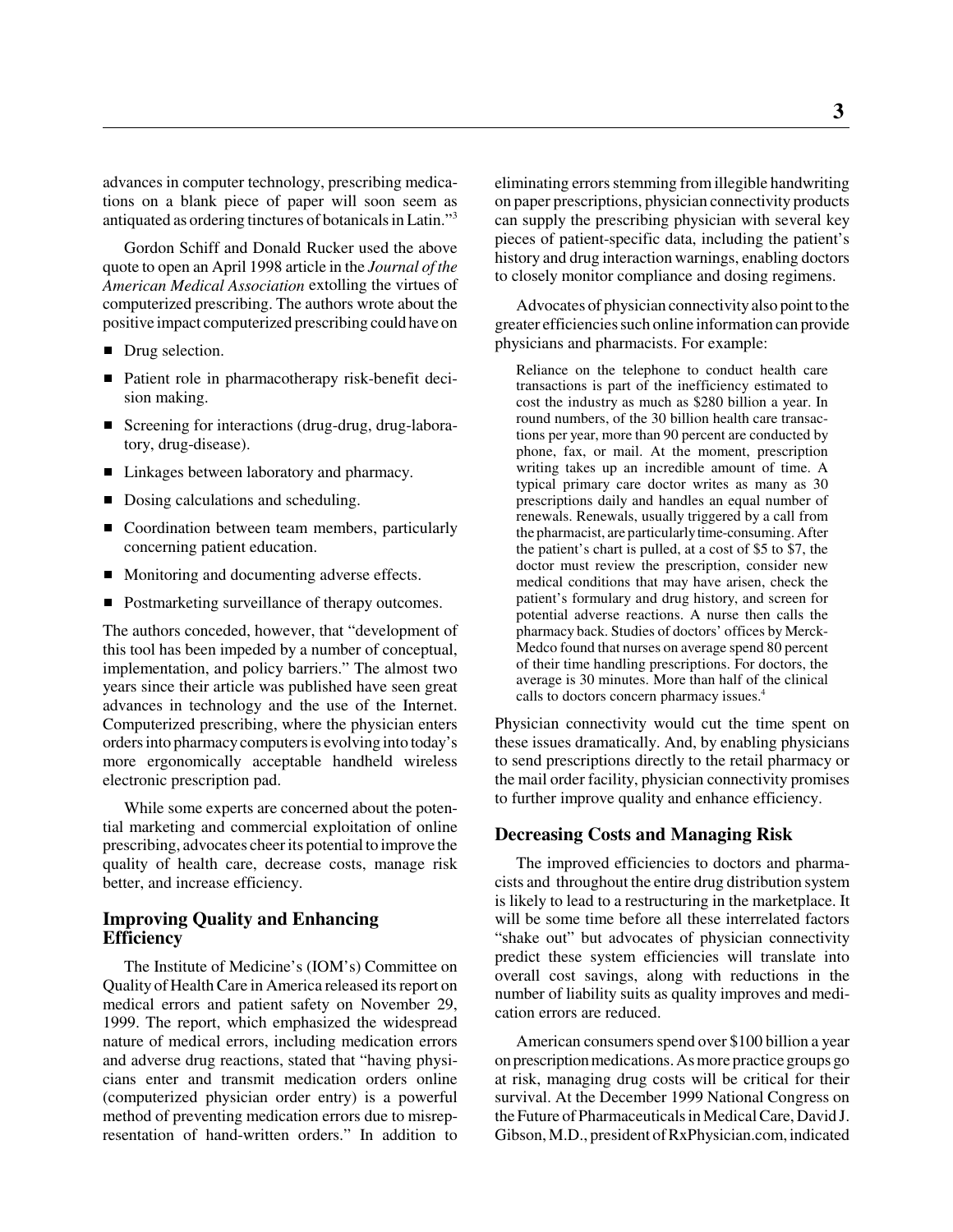that practice groups making mistakes on their permember-per-month contracted budgets are financially doomed and will fail. Also important is getting the trend line right. According to Gibson, "a group cannot manage risk without a point-of-decision-making information system," that is, physician connectivity. At its core, physician connectivity is a variation on the online prescribing theme.

#### **REGULATORY RESPONSIBILITY HERE AND ABROAD**

As traditional pharmacy "morphs" into online pharmacy, the existing regulatory apparatus is illequipped to deal with the complex emerging issues that cross state, national, and international boundaries. It is this issue that concerns many experts.

#### **Domestic Sites**

In the United States, non-over-the-counter medications require a prescription written by a physician. The medication must be approved by the Food and Drug Administration (FDA), the physician must be licensed by a state medical board, and the pharmacy and its pharmacists dispensing the medication must be licensed by state pharmaceutical boards. Online pharmacies have distorted this process. For example, in most states, a physician's prescribing of medications for patients outside the state where the physician is licensed (which often is the case with online pharmacies) constitutes the unlicensed practice of medicine.

In some cases, physicians employed by Internet sites (cyberdoctors) write prescriptions for "patients" they have never met or examined, a practice the American Medical Association has proclaimed unethical—although, as the AMA points out, the practice is not illegal. Not all online pharmacies employ cyberdocs or violate licensing laws, however. Sites such as CVS.com (which purchased Soma.com) and others do not use cyberdocs; rather, prescriptions are verified by patients' doctors over the telephone. Also, many sites are or are in the process of becoming licensed in every state in which they ship.

Still, the number of online pharmacy sites is growing and many are arguably on shaky ground when it comes to sound safety, ethical, and legal practices. A recent court case, *Missouri v. Stallknecht*, highlights some of these concerns. In this case, a Missouri judge issued an injunction against the online Texas-based pharmacy, Pillbox.com, owned by Bill Stallknecht, blocking the site's unlawful sale of prescription-only drugs to Missourians over the Internet. Missouri Attorney

General Jeremiah "Jay" Nixon alleged that "the defendants violated state medical and merchandising laws by selling prescription drugs to consumers without a license and on the basis of information provided solely in on-line consultations."5 Illinois and Kansas have filed similar lawsuits.

#### **Federal Authority**

States are not alone in their efforts to combat unsound practices. The Federal Trade Commission is concerned with consumer protection, rooting out fraud and misinformation as well as shouldering responsibility for the advertising of nonprescription drug products. The FDA oversees drug quality and the advertising of prescription drugs, while the Drug Enforcement Administration regulates controlled substances. The Department of Justice enforces civil consumer protection statutes as well as criminal provisions. Lastly, the U.S. Customs Service and the U.S. Postal Service enforce regulations and laws governing the importation and domestic mailing of pharmaceutical products.

As a result of congressional prodding, these agencies are in the process of sorting out which agency should take the lead responsibility for online prescribing activities. A March 25, 1999, letter on the subject of Internet pharmaceutical sales, cosigned by Reps. Henry A. Waxman (D-Calif.), John D. Dingell (D-Mich.), Ron Klink (D-Pa.), and Sherrod Brown (D-Ohio), posed several questions to the FDA as Commerce Committee Democrats pushed to clarify which agency should take the lead. The following were the six questions asked of the FDA:

- $\blacksquare$  What agency or department (at either the state or federal level) does FDA believe is the primary regulator of Internet pharmacies? For this question, please also identify and describe the roles of the other state/ federal agencies that may make up this structure.
- What specific activities or functions does FDA believe it is responsible for with regard to regulating Internet pharmacies? Please describe both the precise activities now conducted by FDA, and the number of full-time equivalents (FTEs) dedicated to all identified efforts. Does FDA believe it has enough resources to conduct the activities it presently feels are under its jurisdiction in this regard? If not, what additional resources does FDA require?
- Does FDA believe that existing laws and regulations, or the present state/federal regulatory structure adequately regulate online pharmacy operations? If not, what are the discrepancies, and what changes, if any, does FDA believe must be made?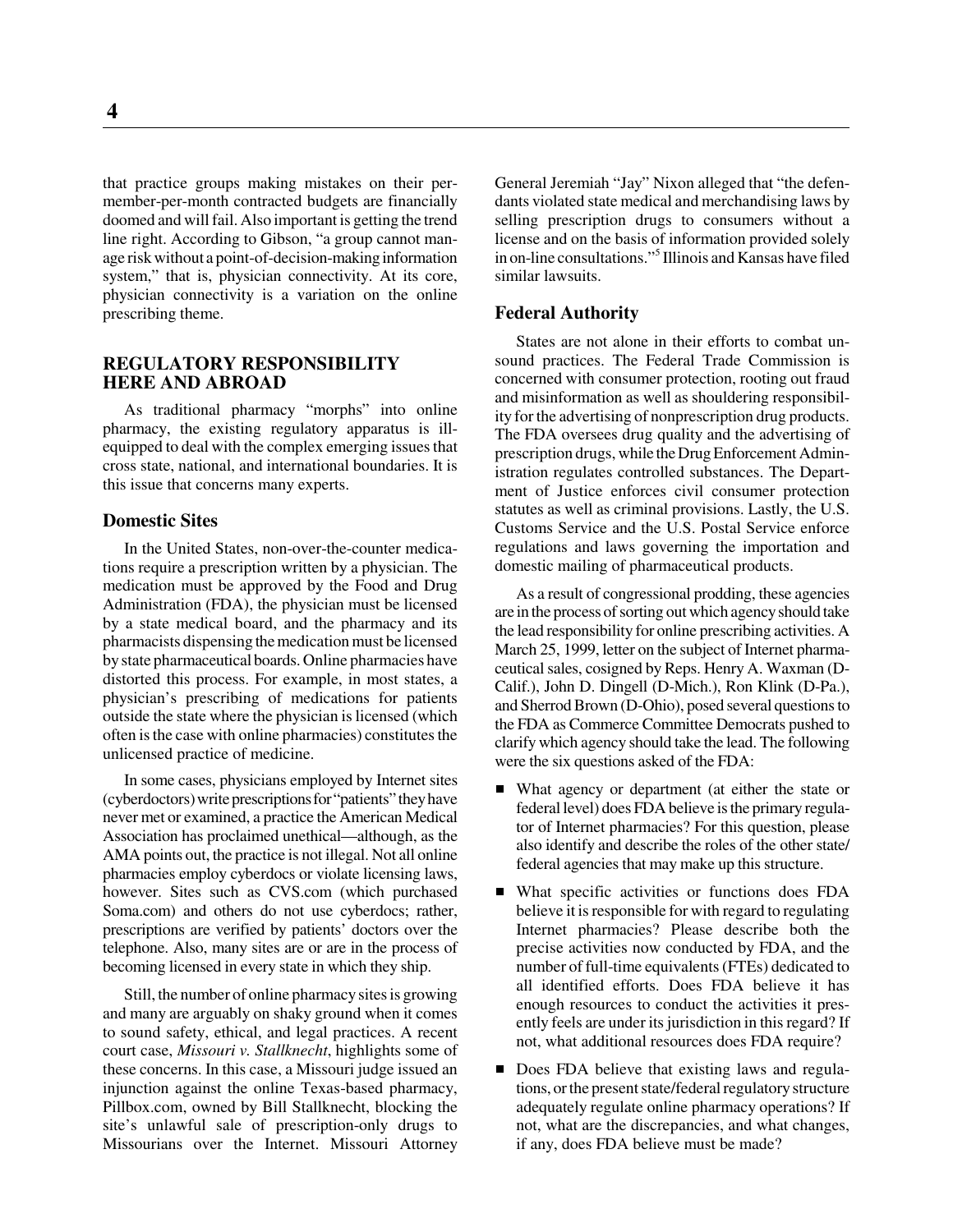- Please describe FDA's knowledge regarding the differences between existing online pharmacies. For example, some reports suggest that most online pharmacies only fill prescriptions. Other reports, however, have suggested that some actually provide for a doctor consultation (for example, a quick questionnaire is submitted over the Internet, it is reviewed, and then the prescription is approved and sent directly to the patient without a doctor ever seeing the patient). How prevalent is this latter operation? Do any trends appear in comparing one form of online pharmacy with another?
- What is FDA's understanding of how these firms deal with issues such as medical records, privacy/ protection, the selling of controlled substances, or drug interactions? How serious are these issues and what shortcomings, if any, do online pharmacies have with regard to these issues? Does FDA have any knowledge of how online pharmacies prevent unqualified persons from receiving prescriptions? Are online pharmacies more susceptible to fraud or deception? If so, please explain how.
- Finally, what quality issues does FDA believe relate to the methods used to ship online pharmaceutical products, and does FDA believe it has jurisdiction in this area?

The FDA responded to the questions of Waxman and his colleagues with a letter dated May 7, 1999, and signed by Melinda K. Plaisier, interim associate commissioner for legislative affairs, with copies sent to Reps. Thomas J. Bliley Jr. (R-Va.), Michael Bilirakis (R-Fla.), and Fred Upton (R-Mich.). (The FDA's Web site, at http://www.fda.gov, addresses many of the issues raised in Waxman's letter.)

#### **Foreign Sites**

A June 18, 1999, *FDA Week* article, "House Panel Asks Feds to Clarify Roles on Regulating Internet Rx," reported:

While the committee as a whole is looking into the matter, congressional sources say a rift is developing between Democrats and Republicans because the Republicans are more protective of the states' jurisdiction over pharmacies. But Democrats stress that the problems posed by foreign sites are beyond the states' ability to regulate on their own and need federal intervention.

While all indications point to the eventual monitoring of domestic drug Web sites for safe, ethical, and legal practices, non-U.S. sites pose a monumental problem from a regulatory and enforcement perspective. Robert Pear reported in a January 9, 2000, *New York Times* article that "the number of packages with prescription drugs seized by the U.S. Customs Service totaled 9,725 in 1999, 4.5 times as many as in 1998." Experts acknowledge that this is only the tip of the iceberg. In addition to violating import laws, many of the products seized have been found to have been misbranded, non-FDA approved, and of substandard quality. Successfully remedying the safety, ethical and legal challenges will require the cooperation of a wide range of authorities, organizations, and regulatory agencies, as well as the pharmaceutical and pharmacy industries themselves.

But the road ahead will not be smooth. Pear makes the point in his January 9 article that

regulation of offshore Internet sites is tricky for the Clinton administration because Vice President Al Gore and other Democrats continually berate drug companies for charging higher prices in the United States than in other countries, and one of the main reasons consumers buy online from foreign pharmacies is to get lower prices.

Others, however, take issue with the claim that prices of pharmaceutical products purchased online are lower and point to embarrassment and convenience as the motivating forces for online purchasing:

Although many sites advertise lower prices to consumers than otherwise available, Bloom and colleagues found that this was not the case. On average, prices for Viagra and Propecia were about 10 percent more expensive when they were obtained from a local Web site than from a local pharmacy. Of course, consumers may be willing to pay more for the convenience of an online pharmacy.6

Nevertheless, the Clinton administration has moved ahead with a plan to crack down on Internet pharmacy irregularities by having the FDA require Web sites to certify that they are in compliance with existing state laws and to display a seal. The White House proposal calls for \$10 million for FDA to hire more personnel to regulate both domestic and foreign sites that prescribe and dispense drugs online.

In addition to the Clinton proposal, similar measures are sprouting up in the private sector. In an effort to assist consumers with determining "reputable" sites (that is, sites that have licensed pharmacists), the National Association of Boards of Pharmacy (NABP) has established a voluntary certification program called VIPPS—Verified Internet Pharmacy Practice Sites. Receiving a VIPPS seal of approval requires on-site inspection and compliance with 17 criteria, including